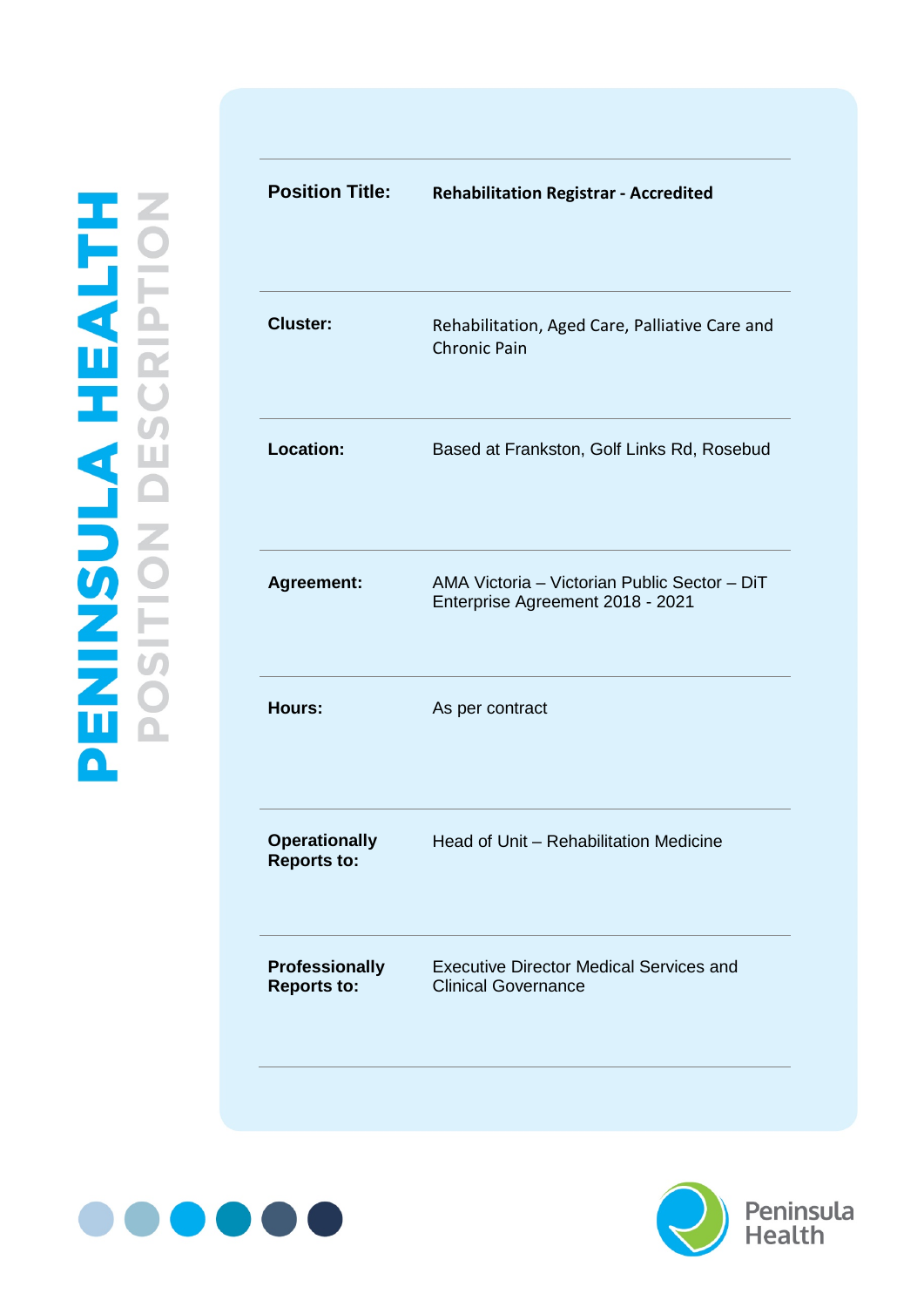## **OVERVIEW OF PENINSULA HEALTH**

Peninsula Health is the major metropolitan health service for Frankston and the Mornington Peninsula. We care for a population of 300,000 people, which swells to over 400,000 people during the peak tourism seasons between December and March.

We care for our community across the life continuum from obstetrics, paediatrics, emergency medicine, intensive care, critical care, surgical and general medicine, rehabilitation, and oncology, through to aged care and palliative care. We also provide extensive services in community health, health education and promotion, ambulatory care, and mental health.

Peninsula Health has over 6000 staff and 750 volunteers. We have undergone significant growth and transformation in recent years and are recognised as a leading metropolitan health service and major teaching and research hospital.

Our vision is to provide exceptional health and community care and our purpose is to work together to build a healthy community.

## **OUR VALUES**

Our values are at the core of everything we do. In representing Peninsula Health, we expect all employees and volunteers to:



# **BE THE BEST**

We strive for excellence in all that we do.



# **BE A ROLE MODEL**

Together, our behaviours build our culture.



## **BE OPEN AND HONEST**

We are transparent, accountable and innovative.



# BE COMPASSIONATE AND RESPECTFUL

We embrace diversity, advocate and care for our consumers, support our peers and grow our teams in a safe, kind and meaningful way.



# **BE COLLABORATIVE**

Our impact is better and stronger when we are inclusive and engaging of a broad network of people.

We acknowledge and pay respect to the traditional people of this region, known as the Myone Buluk of the Boon Wurrung language group of the greater Kulin Nation. We pay our respects to the land this organisation stands on today. We bestow the same courtesy to all other First Peoples, past and present, who now reside in this region.

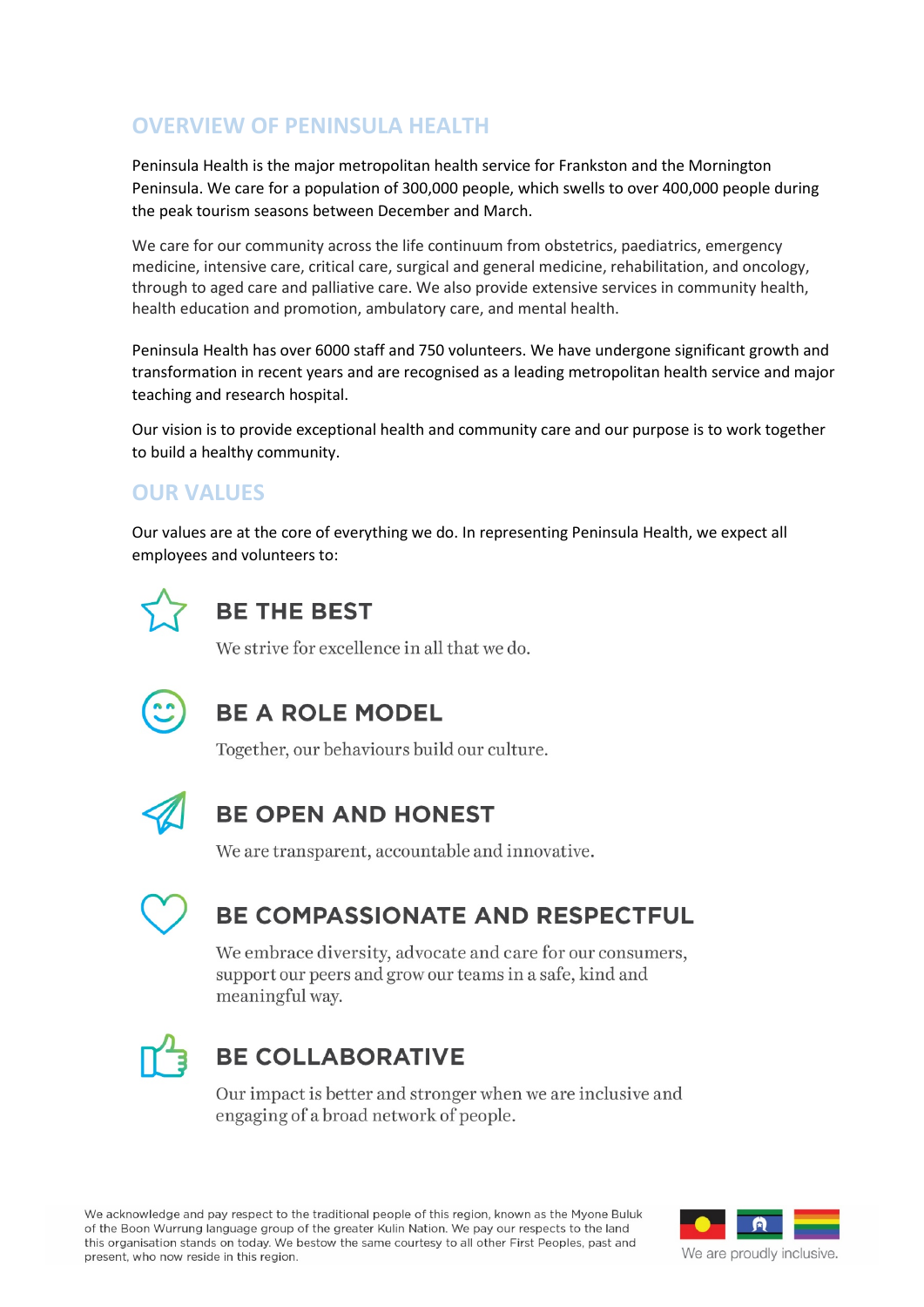## **POSITION SUMMARY**

We have 4 Rehabilitation Registrar training positons accredited with the Australasian Faculty of Rehabilitation Medicine (AFRM) at Peninsula Health. They include an in-reach Rehab Registrar (Frankston Hospital), a Neurological/Amputee Rehab Registrar (Golf Links Road), an Orthopaedic Rehab Registrar (Golf Links Road) and a Geriatric/ General Rehab Registrar (Rosebud).

Registrars working at Golf Links Road are each supported by a Rehabilitation Medicine Physician and a HMO or intern and a full multidisciplinary team of allied health and nursing staff. The position involves active training with the other rehabilitation, palliative care and geriatric medicine trainees at Peninsula Health. Each rehab registrar has 20 patients allocated to them.

Rosebud is also accredited as a non-core year for an advanced trainee in Geriatric Medicine with the RACP. It is supervised by both a Rehabilitation Medicine Physician and a Geriatrician and supported by 2 HMOs. All registrars participate in 1 on-call shift per week.

Rehabilitation Registrars are experienced medical practitioners who work within a multidisciplinary team. They need to have a minimum of 2 years postgraduate training and have joined or otherwise eligible to join the [AFRM training program.](https://www.racp.edu.au/about/college-structure/australasian-faculty-of-rehabilitation-medicine) The positions involve regular journal clubs, radiology meetings, acute ward consultation assessments, regular teaching and outpatient clinic attendance. There is an opportunity to participate in teaching medical students, perform audits and undertake research.

Performance is supervised and monitored by specialist Rehabilitation Medicine Physician supervisors to ensure they are entrusted with responsibilities commensurate with their capabilities and in accordance with clinical privileges and the AFRM assessment process.

#### **KEY RESPONSIBILITIES**

- Under direction, provide appropriate medical care to patients and assist more senior doctors in complex cases.
- Build and expand personal skill levels to ensure that clients receive the best possible service reflecting up to date evidence based professional practice
- Be aware of and work in accordance with organisational policies and procedures including occupational health and safety and relevant legislative requirements.
- Demonstrate positive workplace behaviours and relationships at all times

# **KEY RESULTS AREAS/MAIN PRIORITIES**

### **OPERATIONAL/CLINICAL PERFORMANCE**

• Ensure familiarity with the expected standards of performance in the role and actively contribute to own personal development.

| PROMPT doc no: 24691368     | Version: 1.0 |                              |                           |
|-----------------------------|--------------|------------------------------|---------------------------|
| First created: 16/09/2016   |              | Page 3 of 6                  | Last reviewed: 14/06/2017 |
| Version changed: 14/06/2017 |              | UNCONTROLLED WHEN DOWNLOADED | Next review:              |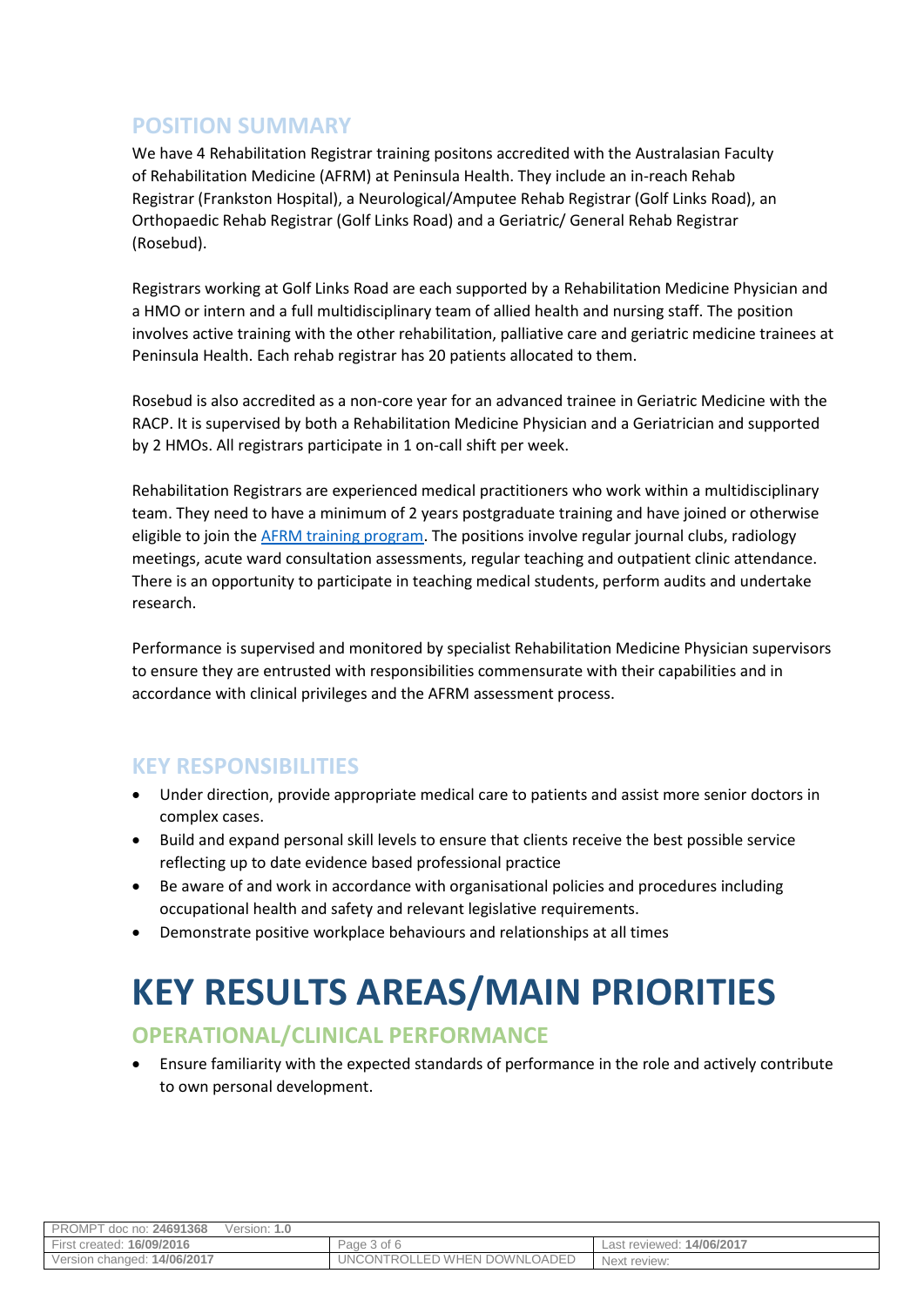- Maintain a good working knowledge of and adherence to standards and legislation relevant to the role (such as Child Safe Standards, Aged Care Act etc) and actively promote compliance to any such standards and legislation.
- Patient assessment and management in consultation with the treating consultant
- Extensive interaction with the other health professionals, especially, the nursing and allied health staff
- Complete all mandatory training by the due date.
- Undertake any additional tasks as requested that reasonably fall within the scope of the position and classification.
- Recognise, respond and escalate changes in the patient's condition
- Provide medical care of a defined group of patients under direction of their Senior Medical Staff; for inpatients this is denoted by allocation according to a roster developed by the Clinical Director (CD) or Unit Head (UH).
- Ensure treating specialist is appraised of all significant changes in any patient under their care.
- Supervise and teach Residents, Interns and Medical Students in the treatment of allocated patients;
- Proactively deal with Patient Safety, Clinical Risk (including involvement in Mortality Review for all patient deaths under their care), Quality Improvement, Customer Relations, and Infection Control issues as they relate to patients under their care: including the specific notification of all Incidents or Near Misses relating to patients under their care
- Support the development of an evidence based medicine (EBM) approach with their patients.
- Support the development of relevant research activities; and ensure that all proposed research proposals are forwarded to the Human Research Ethics Committee for approval.
- Support implementation of an education program for Residents, Interns and medical students in conjunction with the Manager Medical Workforce Unit, Director of Clinical Training and Monash University staff
- Attend and actively participate in service meetings and clinical audit activities convened by the Clinical Director or Unit Head.

#### **PENINSULA HEALTH VALUES**

- Display the Peninsula Health values when carrying out duties and in all dealings with patients, consumers, clients, volunteers and colleagues.
- Contribute to a supportive and inclusive work culture that embraces diversity.

#### **CONSUMER FOCUS AND PERSON CENTRED CARE**

- Ensure an excellent standard of service is offered by partnering with patients, consumers and/or carers and the community at all levels of health care provision, planning and evaluation.
- Demonstrate a commitment to the patient 'Charter of Healthcare Rights.'
- Maintain a professional and friendly approach in all interpersonal communication with patients, consumers and colleagues.
- Recognise and respond to the needs and requirements of each individual patient, consumer and/or carer.

| PROMPT doc no: 24691368<br>Version: 1.0 |                              |                           |
|-----------------------------------------|------------------------------|---------------------------|
| <b>First created: 16/09/2016</b>        | Page 4 of 6                  | Last reviewed: 14/06/2017 |
| Version changed: 14/06/2017             | UNCONTROLLED WHEN DOWNLOADED | Next review:              |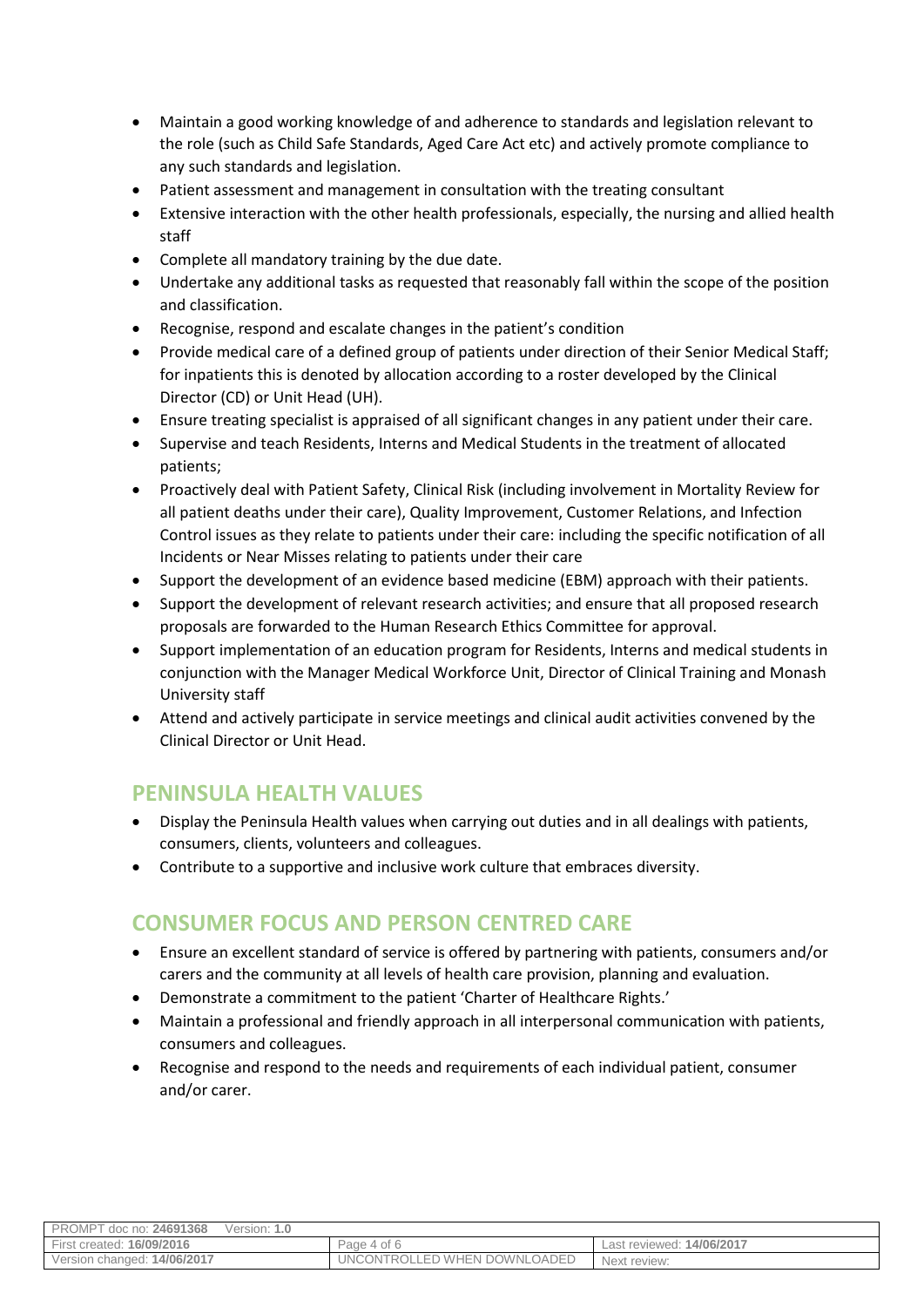## **QUALITY AND SAFETY**

- Ensure patient and consumer safety and quality of care is the highest priority.
- Ensure any risks are identified and reported promptly and that prevention strategies are implemented to ensure the safety of all patients and consumers.
- Maintain a good working knowledge of the National Safety and Quality Health Service Standards, take the initiative to pursue opportunities for quality improvement, and actively contribute to the accreditation of the service being delivered.
- Ensure and take all reasonable care for your personal safety and the safety of patients, consumers and colleagues.
- Ensure direct support workers are compliant with The Disability Worker Exclusion Scheme, which aims to strengthen the protections and safeguards for people with a disability.
- Ensure any hazards or incidents identified are reported promptly and that risk controls are implemented to eliminate/reduce risks and ensure the safety of staff as well as others.
- Actively participate in workplace health and safety initiatives and consult with colleagues and management in relation to issues that impact on the safety of the workplace.
- Comply with all Policies and Procedures, including the 'Hand Hygiene' Policy, 'Smoke Free Work Environment' policy and clinical/operational practice guidelines.
- Maintain confidentiality as per Peninsula Health policies and procedures and in accordance with relevant privacy and health records legislation.
- Actively involve patients, consumers and/or carers in quality and safety improvement activities.
- Maintain up-to-date immunisation status related to own health care worker category.
- Ensure that the principles of general and patient manual handling are adhered to.
- Complete mandatory Electronic Medication Management (EMM) training prior to either administering or prescribing medication electronically.
- Ensure compliance with relevant legislation and Peninsula Health Policy on medication management and medication safety and, work in partnership with patients, consumers and colleagues to promote medication safety.

### **PEOPLE AND CULTURE**

- Create and develop a positive working relationship with team and colleagues.
- Act in accordance with the 'Code of Conduct' and 'Workplace Behaviour' Policies.
- Actively participate in relevant professional development.

# **SELECTION CRITERIA**

### **ESSENTIAL CRITERIA**

- MBBS or equivalent
- AHPRA registration as a Medical Practitioner
- Relevant experience as a Medical Practitioner minimum of 2 years postgraduate training
- Have joined or otherwise eligible to join the AFRM training program
- Completion of Clover Clinical systems training at commencement of employment
- Ability to work as an effective member of an interdisciplinary team
- Sound clinical knowledge, skills and experience in contemporary medical and evidence based practice

| PROMPT d<br>doc no: <b>24691368</b><br>Version: <b>1.0</b> |                                    |                                |
|------------------------------------------------------------|------------------------------------|--------------------------------|
| First created: 16/09/2016                                  | Page 5 of 6                        | t reviewed: 14/06/2017<br>Last |
| Version changed: 14/06/2017                                | .OADED<br>UNCONTROLLED WHEN DOWNLO | Next review:                   |